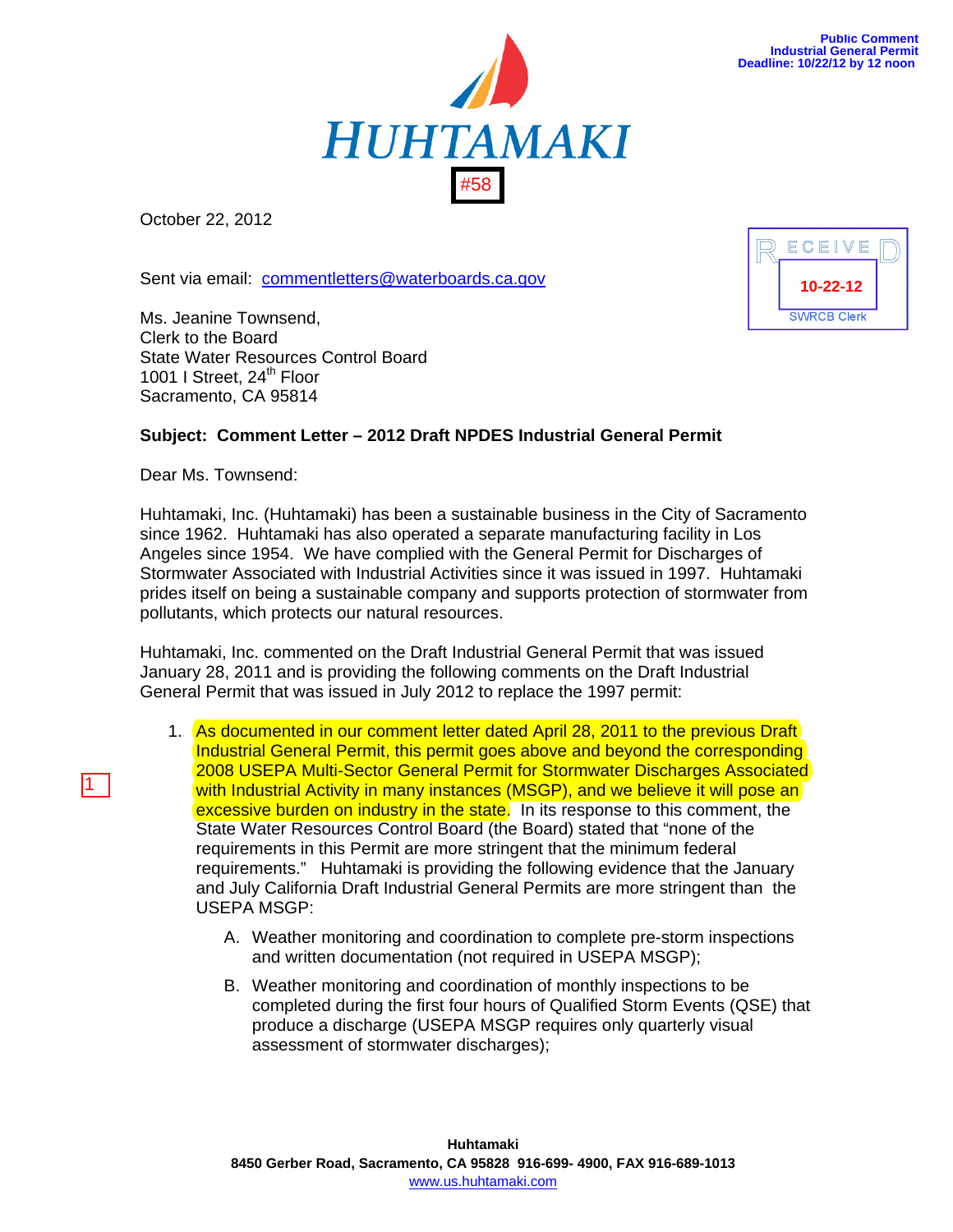- C. The requirements for a Qualified Industrial Storm Water Practitioner (QISP) Level I, II, and III, which include a Board sponsored or approved training and potentially testing, are far more specific and costly for compliance than the definition of "Qualified Personnel" as defined in Appendix A of the USEPA MSGP.
- D. A more comprehensive annual report that includes submittal of visual observation checklists;
- E. Recordkeeping requirements for 5 years (USEPA MSGP requires only 3 years);
- F. Annual inspections, annual submittal of No Exposure Certification (NEC), and an annual fee to meet the no exposure requirements (USEPA MSGP only requires Conditional Exclusion for No Exposure certification every 5 years);

As stated in our April 2012 comments, Huhtamaki estimates it will take an additional 100-200 hours per facility each year to fulfill the requirements of this permit beyond the requirements that would be imposed by simply adopting the USEPA MSGP. This estimate holds true for the July 2012 Permit requirements. We are therefore requesting that the Board revisit this comment and prepare an adequate response based on the details provided above.

2. The requirement to perform monthly inspections of QSEs is excessive. This monitoring requirement should align with the USEPA MSGP requirement for quarterly visual assessments.

 $\boxed{2}$ 

2

3

11 I

4

l5 I

- 3. Pre-Storm Inspections are unnecessary and would be excessively burdensome. Operational personnel already conduct informal inspections during routine operations, but additional documentation would be necessary as proof of completion. Furthermore, the pre-storm requirements are already met through the completion of the quarterly Non-Storm Water Discharge (NSWD) Visual Observations, which are documented.
- 4. The requirements for a Qualified Industrial Storm Water Practitioner (QISP) Level I, II, and III, which include a Board sponsored or approved training and potentially testing, are far more specific and technical than the definition of "Qualified Personnel" as defined in Appendix A of the USEPA MSGP. Specifically, Huhtamaki will either have to incur additional costs associated with hiring a California licensed professional civil engineer, registered geologist, or a certified engineering geologist, or incur additional costs associated with sending an existing employee to a training session.
- 5. Recordkeeping requirements should not exceed the three (3) years required in the USEPA MSGP.
- 6. The requirements to maintain a NEC are excessive, and should align with the USEPA Conditional Exclusion for No Exposure.
- 7. Based on the responses received to our previous comments, it is apparent that the Board has underestimated the additional costs associated with personnel,